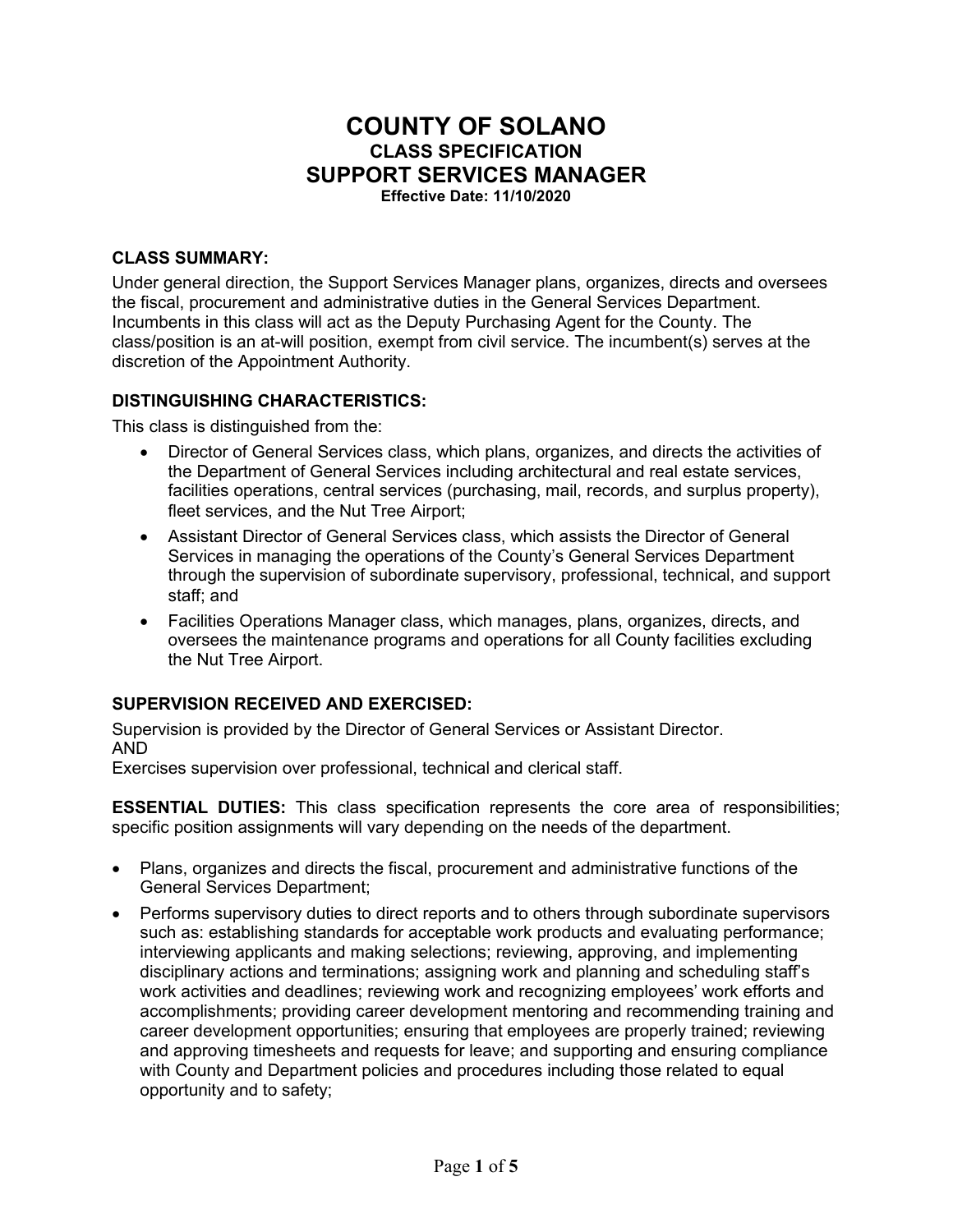- Develops, implements, and evaluates policies, procedures, systems, and programs; and develops solutions to maintain internal controls and improve and streamline business processes to increase efficiency and effectiveness;
- Directs the preparation and monitoring of departmental budget and fiscal operations; monitors program performance against projected performance to ensure budget and program objectives are met; analyzes financial reports to ensures expenditure and revenue comply with projected budget;
- Reviews, assigns, approves and signs all incoming purchase requests and contracts; reviews and approves requests for proposals and requests for bids;
- Oversees surplus storage and sales: issue of supplies, equipment, material and disposal of the surplus equipment and material; trains and supervises subordinate staff regarding procurement of needed commodities, materials and equipment;
- Negotiates and executes lease/purchase and rental agreements; engages independent service contractors on behalf of the County; interviews vendor representatives and develops and maintains harmonious relationships with vendors, the public and other County employees;
- Prepares specifications, request for quotes, advertisements and purchase orders for major capital or complex commodities purchases; maintains bidders list and purchasing records; develops and implements policies and procedures relating to purchasing and allied functions; oversees research into new products, marketing conditions and quantity purchases;
- Meets and confers with other departments and personnel regarding purchasing, mail services and records management.
- Maintains professional knowledge in applicable areas and keeps abreast of changes in jobrelated rules, statutes, laws and new business trends; makes recommendations for the implementation of changes; reads and interprets professional literature; attends training programs, workshops and seminars as appropriate; and
- Performs other duties of a similar nature or level as assigned.

## **EDUCATION AND EXPERIENCE:**

**Education:** Bachelor's degree from an accredited college or university in Business Administration, Accounting, Finance or a field related to the intent of the class is required.

**Experience:** Five (5) years of administrative and/or managerial experience, of which at least one (1) year in professional purchasing or supply management position, and two (2) years of supervisory experience in any field, preferably in a public sector setting.

## **LICENSING, CERTIFICATION AND REGISTRATION REQUIREMENTS**:

Applicants are required to possess a valid California Driver's License, Class C.

Possession of one of the following professional certifications is highly desirable:

Certified Public Procurement Officer (CPPO), Certified Purchasing Manager (CPM), Certified Professional in Supply Management (CPSM), Chartered Institute of Purchasing and Supply (CIPS), Certified Professional Public Buyer (CPPB), Certified International Purchasing Professional (CIPP), Certified International Advanced Purchasing Professional (CIAPP).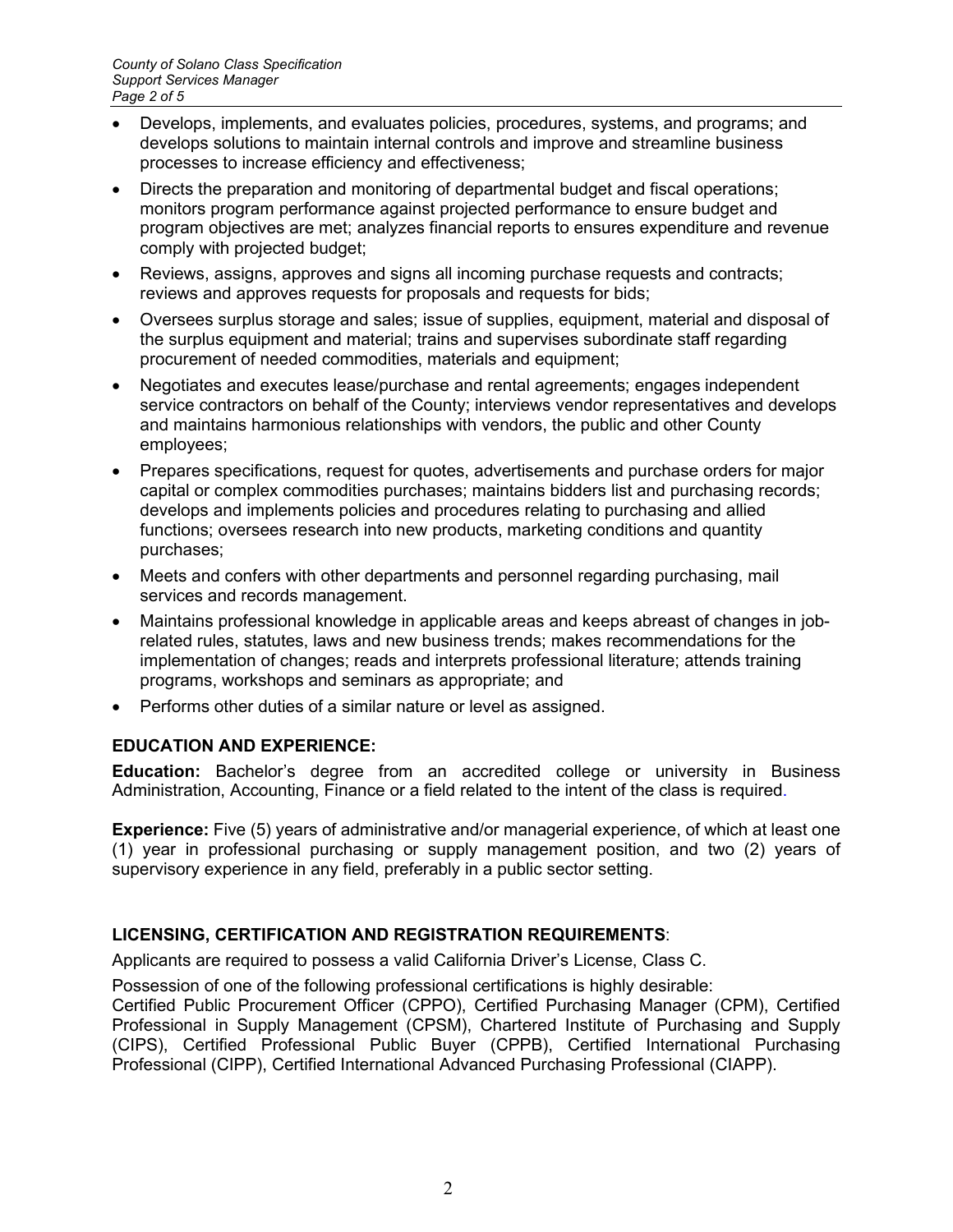## **JOB RELATED AND ESSENTIAL QUALIFICATIONS:**

#### **Knowledge of:**

- Principles and practices of public administration, including effective organization, administration, fiscal management and supervision.
- Principles and practices of governmental procurement, including marketing, supply chain, product/commodities and surplus; methods employed in the analysis of bids and related purchasing research.
- Principles and practices of leadership, motivation, team building, and conflict resolution.
- Principles of management and enforcement of conditions of a variety of contracts and/or agreements.
- Legislative and regulatory analysis including public agency purchasing, personnel, record retention and storage.
- Personnel management practices, including supervision, selection, training and discipline.
- Records management and property and records disposal requirements and practices.
- Principles of government budget and general accounting.
- Process and procedures of County budget preparation, review and control.
- Effective public relations and governmental policies.
- Applicable federal, state, and local law and regulations applying to public agency operations.
- Standard office equipment; computer software programs and techniques as they relate to performance of duties.

#### **Skill and/or Ability to:**

- Provide direction to and supervise the work of others engaged in the delivery of services and administrative activities.
- Plan, organize, and implement all procurement requirements within legal requirements, and financial constraints.
- Comply with laws and regulations and professional practices governing public purchasing services and operations.
- Develop and implement operational policies and procedures.
- Develop goals and objectives and evaluate program effectiveness.
- Identify and analyze administrative/problems and implement operational changes.
- Collect and analyze data to identify needs and evaluate program effectiveness; identify and analyze problems and implement operational changes.
- Make decisions and independent judgments; project consequences of decisions; meet deadlines.
- Understand program objectives in relation to departmental goals and procedures.
- Secure cooperation and teamwork among professional and/or support staff.
- Communicate effectively both verbally and in writing.
- Communicate effectively with people of diverse socio-economic backgrounds and temperaments both verbally and in writing.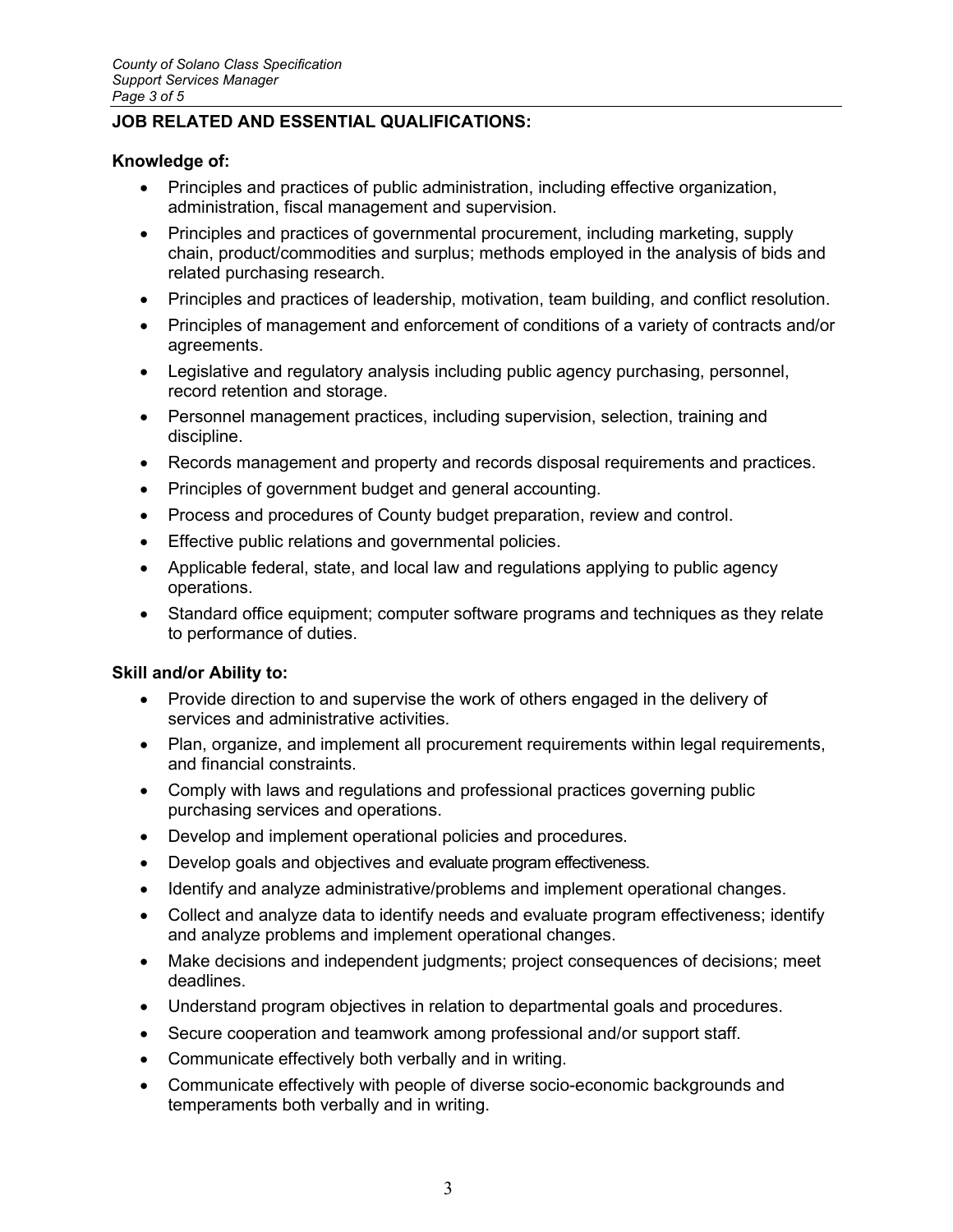- Establish and maintain cooperative working relationships; demonstrate tact and diplomacy.
- Be flexible and adapt to change.
- Maintain accurate records and document actions taken.
- Prepare budgets, funding proposals and narrative and statistical reports.
- Supervise the work of others engaged in procurement activity; interview people to evaluate products and services offered or to select new employees; effectively delegate responsibility and authority to others; determine and evaluate levels of achievement and performance both of subordinate employees and vendors.
- Understand and analyze expenditure reports.
- Operate office equipment including a personal computer, copy and fax machines and printers.
- Drive a motor vehicle.

## **PHYSICAL REQUIREMENTS:**

- Mobility and Dexterity: Positions in this class typically require stooping, kneeling, reaching, standing, walking, fingering, grasping, feeling (i.e. sense of touch), and repetitive motion.
- Lifting, Carrying, Pushing and Pulling: Employees in this class exert up to 10 pounds of force occasionally and/or a negligible amount of force frequently or constantly to lift, carry, push, pull or otherwise move objects.
- Vision: Positions in this class require the employee to have close visual acuity, with or without correction, to prepare and analyze data and figures, transcribe, view a computer screen, read, etc. Positions in this class also requires employees to have depth perception in order to operate a motor vehicle.
- Hearing/Talking: Positions in this class require the employee to perceive the nature of sounds at normal speaking levels with or without correction and have the ability to receive detailed information through oral communication. Positions in this class require the employee to express or exchange ideas by means of the spoken word.

## **WORKING CONDITIONS:**

- While most work will be in an office setting, visits to outdoor worksites will require an employee in this class to occasionally work outside and be subject to a variety of weather conditions.
- Employees in this class may be subject to disruptive and confrontational people.

## **OTHER REQUIREMENTS:**

- Background Checks: The County may conduct a background check and a reference check on candidates prior to appointment to a position within this class. The background check may include the State of California Department of Justice, the Federal Bureau of Investigation (FBI), the Child Abuse Central Index (CACI), and criminal checks in any City/County where the applicant has lived, worked or gone to school.
- Independent Travel: Incumbents may be required to travel independently, for example, to perform work at other work sites, to attend meetings with other County employees, to attend meetings with community organizations, etc.